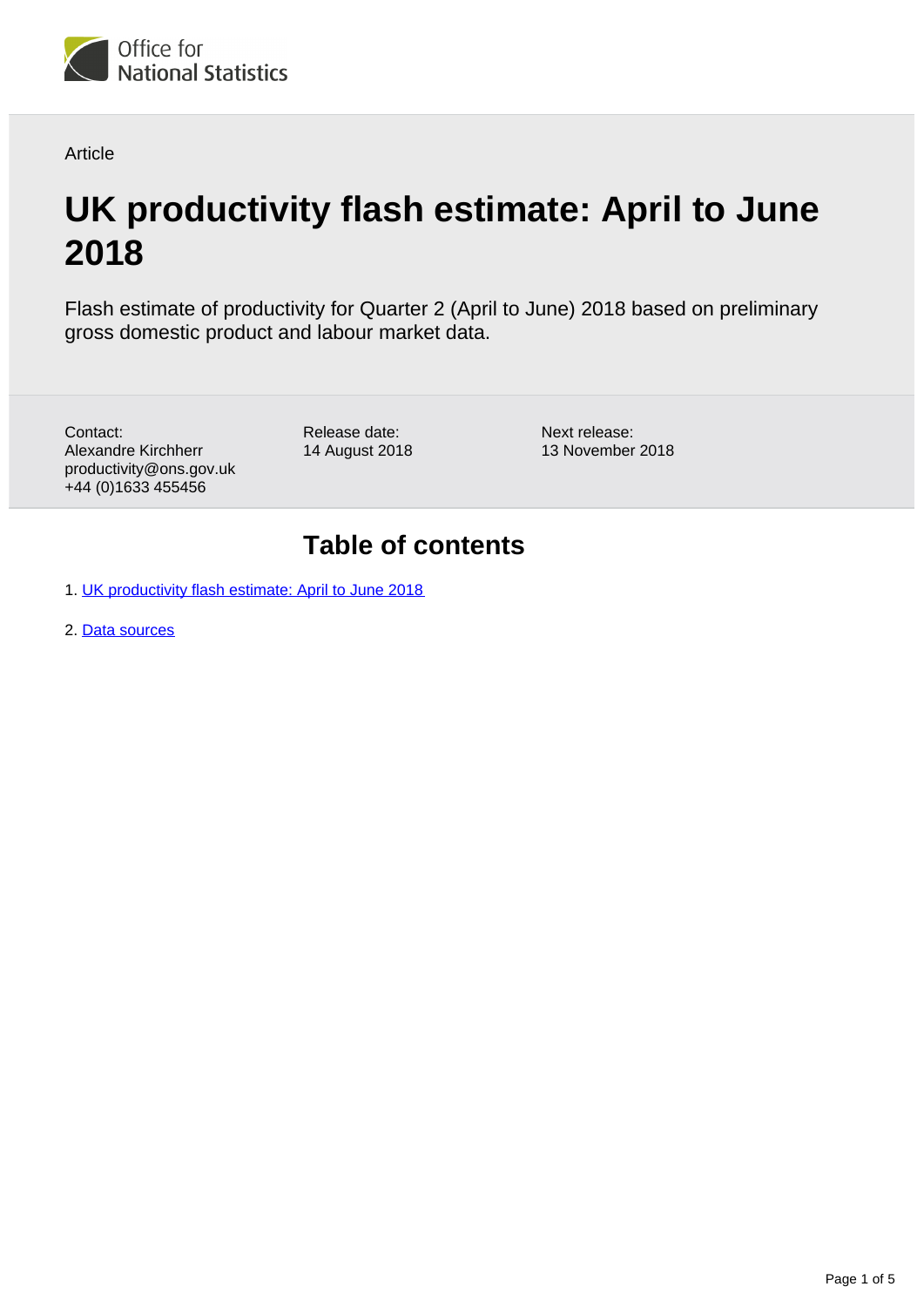## <span id="page-1-0"></span>**1 . UK productivity flash estimate: April to June 2018**

Output per hour – Office for National Statistics' (ONS') main measure of labour productivity – increased by 0.4% in Quarter 2 (Apr to June) 2018. This follows a 0.4% decrease in the previous quarter (Jan to Mar) of 2018 (see Figure 1). Output per worker also increased by 0.2% (see Figure 2).

As quarterly movements in labour productivity can be volatile in nature, we prefer to look at data that better reflect the long-term trend of labour productivity growth, particularly growth over the past 12 months. Output per hour on a quarter-on-year basis grew by 1.5% in Quarter 2 2018, compared with 0.9% in Quarter 1 (Jan to Mar) 2018. This is the highest quarter-on-year increase in output per hour since Quarter 4 (Oct to Nov) 2016.

The rise in output per hour in Quarter 2 compared with the previous quarter was the result of a 0.4% increase in gross value added (GVA) (using the preliminary gross domestic product (GDP) estimate) accompanied by a 0.1% decrease in total hours worked (using the latest Labour Force Survey data). This fall in total hours was driven primarily by a 0.2% fall in average hours per worker.

This flash estimate of UK productivity uses the first available information on output and labour input for the quarter. These data may be revised in subsequent months. As such, ONS releases the more detailed [Labour](http://www.ons.gov.uk/employmentandlabourmarket/peopleinwork/labourproductivity/bulletins/labourproductivity/latest)  [productivity bulletin](http://www.ons.gov.uk/employmentandlabourmarket/peopleinwork/labourproductivity/bulletins/labourproductivity/latest) after the publication of quarterly national accounts.

#### **Figure 1: Percentage change on previous quarter and Index of Output per Hour**



#### **Seasonally adjusted, Quarter 1 (Jan to Mar) 2008 to Quarter 2 (Apr to June) 2018, UK**

#### **Source: Office for National Statistics**

This is the first quarterly growth in output per hour in 2018, following a fall in the previous quarter. Over a longer period, UK productivity growth has been relatively weak – in particular, since the onset of the economic downturn in Quarter 1 (Jan to Mar) 2008 – because of the relative strength of the labour market as compared with GDP.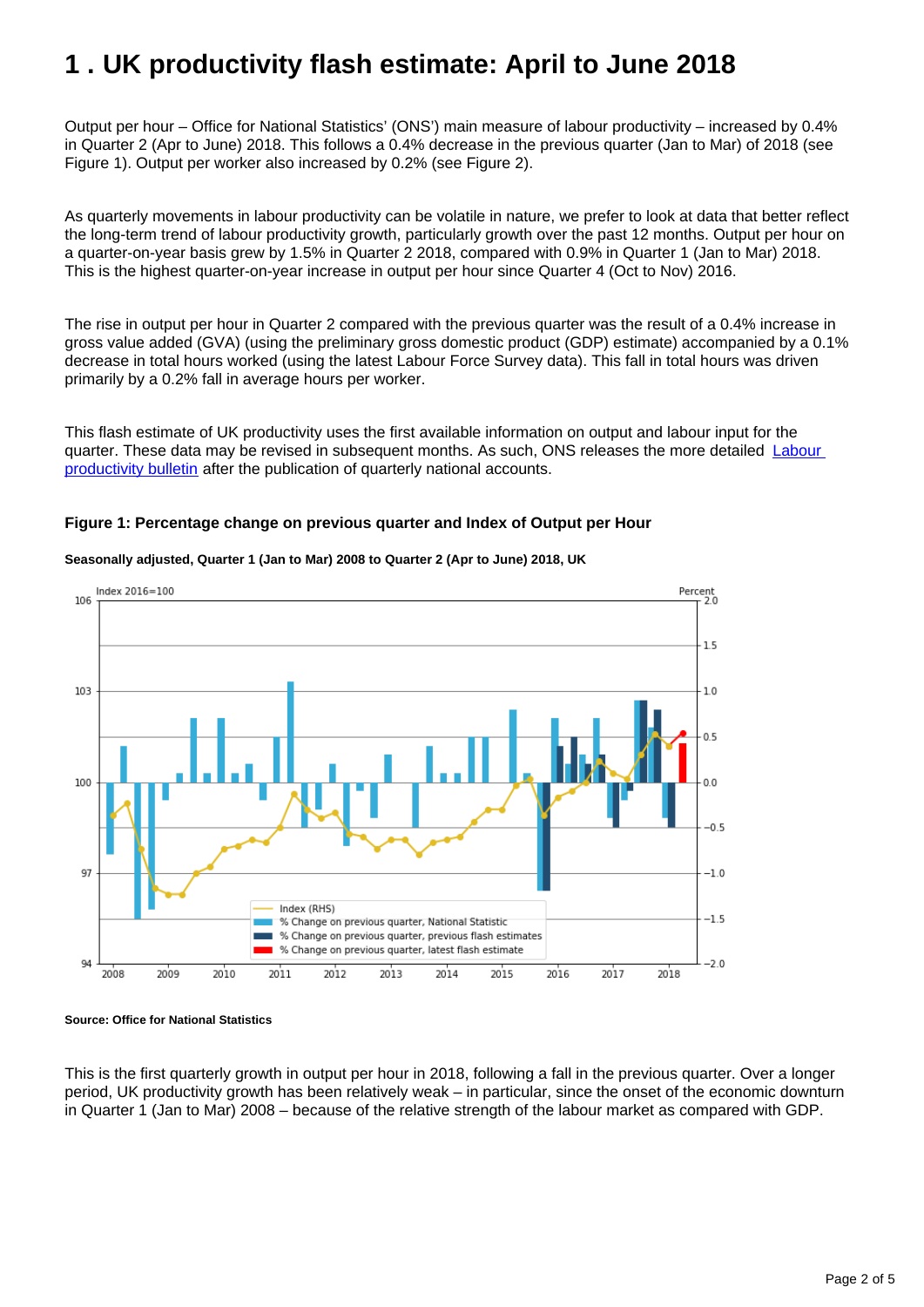#### **Figure 2: Percentage change on previous quarter and Index of Output per Worker**



**Seasonally adjusted, Quarter 1 (Jan to Mar) 2008 to Quarter 2 (Apr to June) 2018, UK**

**Source: Office for National Statistics**

Both employment – which captures the total number of people in work – and total hours – which captures both changes in employment and working patterns – fell in the course of the economic downturn, but total hours fell further reflecting falls in the average hours of those in employment. However, as GDP fell by a larger proportion in the economic downturn than either hours or employment and has grown slowly by historical standards during the recovery, productivity growth has been subdued since the downturn and has recovered more slowly than following previous downturns.

The increase in productivity in Quarter 2 2018 was a result of an increase in GVA, while total hours worked fell. The [most recent estimate of GDP](https://www.ons.gov.uk/economy/grossdomesticproductgdp/bulletins/gdpfirstquarterlyestimateuk/apriltojune2018) indicated that the UK economy grew by 0.4% in Quarter 2 2018, which contrasts with a slight fall of 0.1% in total hours worked. Employment over the same period went up 0.1%. Figure 3 shows these relative movements over the post-downturn period. It indicates that in Quarter 2 2018, the economy was around 11% larger than the pre-downturn level of output in Quarter 1 2008, while total hours worked and employment were around 8% and 9.1% above their pre-downturn levels respectively.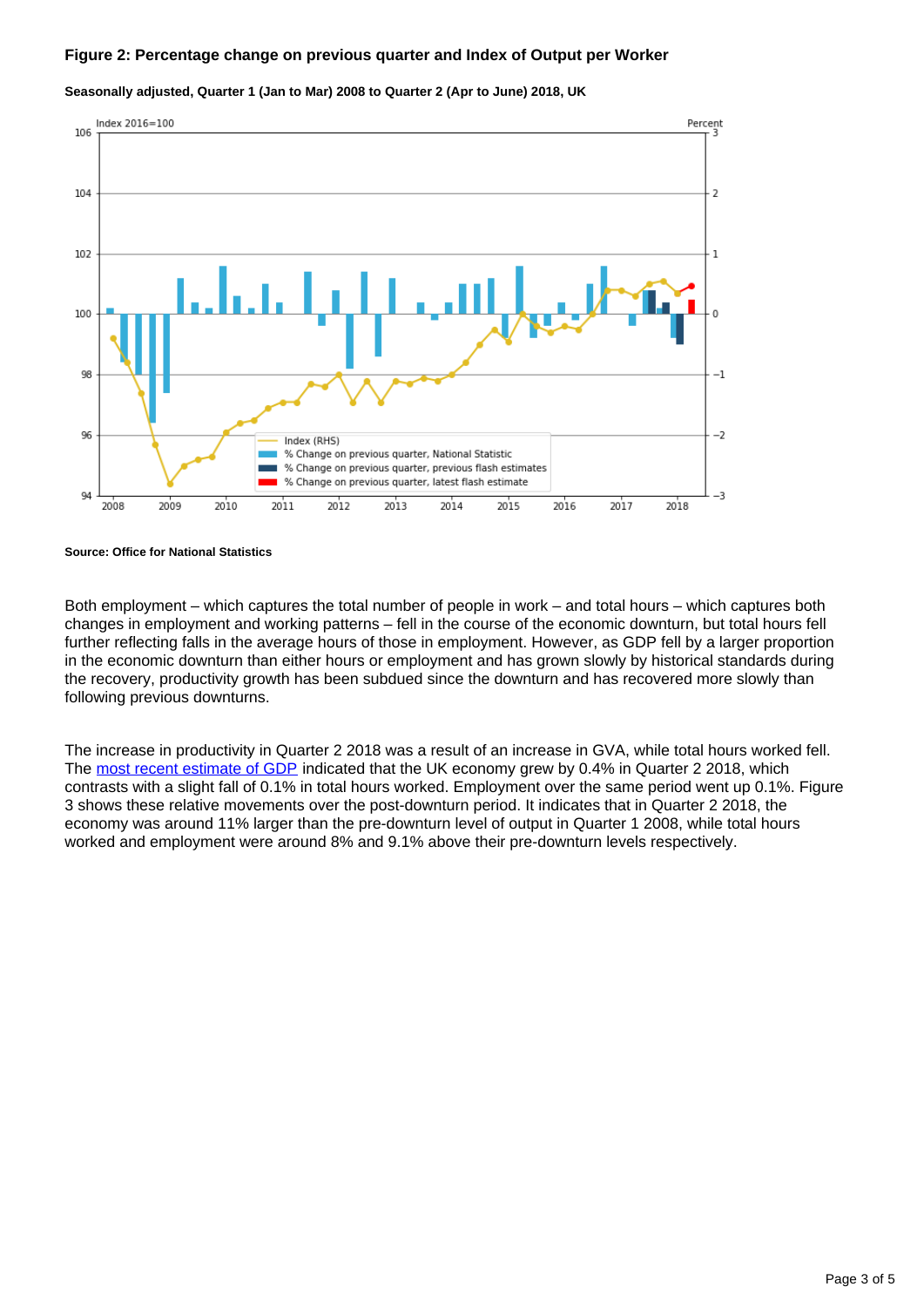#### **Figure 3: Index of gross value added (chained volume measure), employment level (16 and over) and total hours worked (weekly)**

#### **Quarter 1 (Jan to Mar) 2008 to Quarter 2 (Apr to June) 2018, UK**

### Figure 3: Index of gross value added (chained volume measure), employment level (16 and over) and total hours worked (weekly)



#### Quarter 1 (Jan to Mar) 2008 to Quarter 2 (Apr to June) 2018, UK

#### **Source: Office for National Statistics**

[Services](https://www.ons.gov.uk/economy/economicoutputandproductivity/output/bulletins/indexofservices/june2018) industries experienced robust growth of 0.5% in Quarter 2 2018. This was driven by strong growth in wholesale and retail trade of 1.6% (contributing 0.16 percentage points). Within this, retail trade growth was particularly strong (2.1%), because of the warm weather seen in this quarter ([see Retail sales bulletin\)](https://www.ons.gov.uk/businessindustryandtrade/retailindustry/bulletins/retailsales/june2018). Of services industries, retail (0.11 percentage points), wholesale trade (0.05 percentage points) and computer programming (0.05 percentage points) were the largest contributors to growth.

[Production](https://www.ons.gov.uk/economy/economicoutputandproductivity/output/bulletins/indexofproduction/june2018) contracted by 0.8 percentage points in Quarter 2 2018. This was due primarily to manufacturing growth of negative 0.9%, which was itself driven by a notable fall in April. Quarterly growth in the energy sector fell due to a fall in demand because of the warm weather. However, there was an increase in growth in the last month of the quarter. Mining and quarrying growth (0.7%) continued to be dampened, due partially to the maintenance on the Sullom Voe oil terminal in May.

[Construction](https://www.ons.gov.uk/businessindustryandtrade/constructionindustry/bulletins/constructionoutputingreatbritain/june2018) recovered in the most recent period, following three consecutive months of negative rolling threemonth growth. Growth in Quarter 2 2018 was 0.9%, a similar level to growth rates seen immediately before the period of contraction.

[August's UK labour market release](https://www.ons.gov.uk/releases/uklabourmarketstatisticsaug2018) shows that there were 32.4 million people aged 16 years and over in work in Quarter 2 2018, which was 42,000 more than the previous quarter. The fall in total hours worked was caused by average hours worked falling by 0.2%.